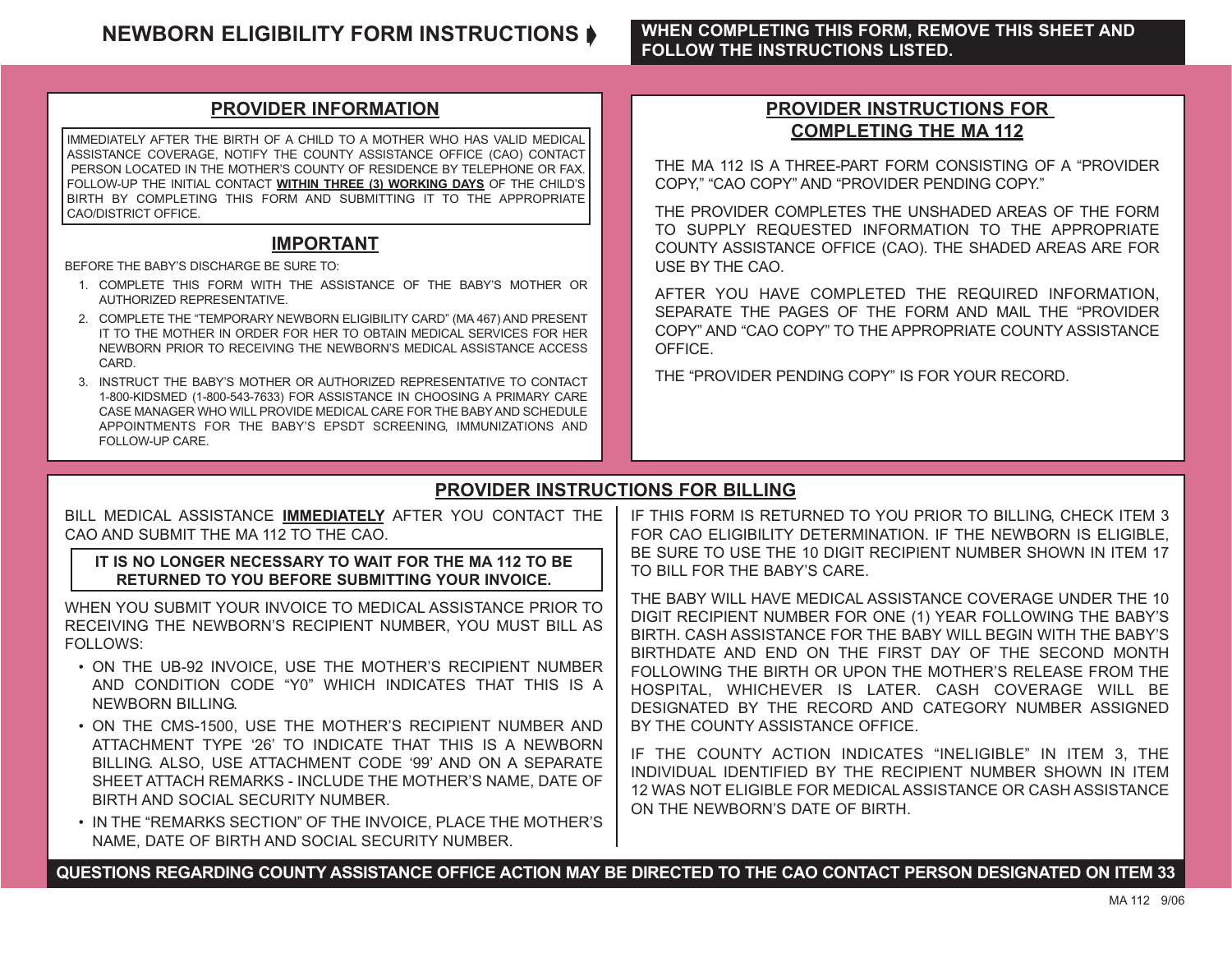# **SPECIFIC INSTRUCTIONS FOR COMPLETING EACH QUESTION ARE AS FOLLOWS:**

| 1.  | M.A. FEE FOR SERVICE                                   | <b>IDENTIFY WHETHER THE RECIPIENT IS</b><br>COVERED BY REGULAR MEDICAL                                                                     | 24. | <b>ASSISTANCE STATUS</b>  |                                         | <b>CAO COMPLETION</b>                                                   |                                                                                                                                                                |  |  |
|-----|--------------------------------------------------------|--------------------------------------------------------------------------------------------------------------------------------------------|-----|---------------------------|-----------------------------------------|-------------------------------------------------------------------------|----------------------------------------------------------------------------------------------------------------------------------------------------------------|--|--|
|     |                                                        | ASSISTANCE BY CHECKING THIS BLOCK.                                                                                                         | 25. |                           | <b>MEDICAL RESOURCE CODE(S)</b>         |                                                                         | ENTER THE MOTHER'S MEDICAL RESOURCE<br>CODE(S) OBTAINED FROM THE ELIGIBILITY                                                                                   |  |  |
| 2.  | HMO/HIO                                                | <b>IDENTIFY WHETHER THE RECIPIENT IS</b>                                                                                                   |     |                           |                                         |                                                                         | VERIFICATION SYSTEM (EVS).                                                                                                                                     |  |  |
|     |                                                        | COVERED BY AN HMO/HIO BY CHECKING THE<br>APPROPRIATE BLOCK.                                                                                |     |                           |                                         | THE FOLLOWING ARE CAO COMPLETED QUESTIONS                               |                                                                                                                                                                |  |  |
| 3.  | <b>CAO DETERMINATION</b>                               | <b>CAO COMPLETION</b>                                                                                                                      |     | 26.                       | <b>COUNTY</b>                           |                                                                         | 27. RECORD NUMBER                                                                                                                                              |  |  |
| 4.  | PAYMENT NAME                                           | ENTER THE PAYMENT NAME SHOWN ON THE<br>MOTHER'S ACCESS CARD.                                                                               |     | 28.<br>30.                | <b>CATEGORY</b><br>M.A. FEE FOR SERVICE | 29.<br>31.                                                              | <b>CONTROL DIGIT</b><br><b>HMO/HIO PLAN NAME</b>                                                                                                               |  |  |
| 5.  | <b>TELEPHONE NUMBER</b>                                | ENTER THE AREA CODE AND TELEPHONE<br>NUMBER OF PAYMENT NAME (home or other).                                                               |     | 32.                       | PLAN CODE (HMO/HIO)                     |                                                                         |                                                                                                                                                                |  |  |
| 6.  | <b>CIVIL SUB DIVISION</b>                              | <b>CAO COMPLETION</b>                                                                                                                      | 33. |                           | <b>COUNTY ASSISTANCE OFFICE</b>         | <b>CAO COMPLETION</b>                                                   |                                                                                                                                                                |  |  |
| 7.  | <b>SCHOOL DISTRICT</b>                                 | <b>CAO COMPLETION</b>                                                                                                                      | 34. | <b>RESOURCES</b>          | THIRD PARTY LIABILITY                   |                                                                         | ONLY COMPLETE THIS SECTION IF THERE ARE<br>RESOURCES AVAILABLE TOWARDS THE BABY'S                                                                              |  |  |
| 8.  | <b>MAILING ADDRESS</b>                                 | ENTER THE MAILING ADDRESS OF PAYMENT<br>NAME OBTAINED FROM MOTHER.                                                                         |     |                           |                                         |                                                                         | STAY WHICH ARE NOT SHOWN IN ITEM 25. FOR<br>EXAMPLE, IF THE CHILD'S FATHER HAS<br>INSURANCE WHICH WOULD COVER THE BABY'S                                       |  |  |
| 9.  | <b>EFFECTIVE DATE</b>                                  | <b>CAO COMPLETION</b>                                                                                                                      |     |                           |                                         |                                                                         | MEDICAL EXPENSES, COMPLETE AS MUCH OF                                                                                                                          |  |  |
| 10. | <b>CLOSING DATE</b>                                    | <b>CAO COMPLETION</b>                                                                                                                      | 35. | SIGNATURE OF MOTHER OR    |                                         | THE INFORMATION AS POSSIBLE.<br>HAVE THE MOTHER OR AUTHORIZED           |                                                                                                                                                                |  |  |
| 11. | <b>MOTHER'S NAME</b>                                   | ENTER THE MOTHER'S NAME                                                                                                                    |     | AUTHORIZED REPRESENTATIVE |                                         | REPRESENTATIVE FOR THE NEWBORN SIGN<br>HERE.                            |                                                                                                                                                                |  |  |
| 12. | MOTHER'S RECIPIENT NO.                                 | ENTER THE MOTHER'S 10 DIGIT RECIPIENT<br>NUMBER AS SHOWN ON HER ACCESS CARD OR<br>THROUGH ACCESSING E.V.S.                                 | 36. | <b>DATE</b>               |                                         | ENTER THE DATE THE APPLICATION WAS<br>SIGNED.                           |                                                                                                                                                                |  |  |
| 13. | <b>MOTHER'S SSN</b>                                    | ENTER THE SOCIAL SECURITY NUMBER OF THE<br>MOTHER.                                                                                         | 37. | PROVIDER'S NAME           |                                         | ENTER THE NAME OF HOSPITAL, BIRTH<br>CENTER OR NURSE MIDWIFE SUBMITTING |                                                                                                                                                                |  |  |
| 14. | <b>MOTHER'S BIRTHDATE</b>                              | ENTER THE BIRTHDATE OF MOTHER.                                                                                                             |     |                           |                                         | THE APPLICATION.                                                        |                                                                                                                                                                |  |  |
| 15. | MOTHER'S TELEPHONE NO.                                 | ENTER THE TELEPHONE NUMBER OF THE<br>MOTHER.                                                                                               | 38. | PROVIDER'S NUMBER         |                                         | ENTER YOUR MEDICAL ASSISTANCE PROVIDER<br>I.D. NO.                      |                                                                                                                                                                |  |  |
| 16. | <b>LINE NUMBER</b>                                     | <b>CAO COMPLETION</b>                                                                                                                      | 39. | <b>TELEPHONE NUMBER</b>   |                                         |                                                                         | ENTER THE AREA CODE AND PHONE NUMBER<br>OF THE HOSPITAL OR BIRTH CENTER CONTACT                                                                                |  |  |
| 17. | NEWBORN'S RECIPIENT NO.                                | <b>CAO COMPLETION</b>                                                                                                                      |     |                           |                                         |                                                                         | PERSON, OR THE NURSE MIDWIFE.                                                                                                                                  |  |  |
| 18. | <b>NEWBORN'S NAME</b>                                  | ENTER THE LAST NAME, FIRST NAME AND<br>MIDDLE INITIAL OF THE NEWBORN. (If child is<br>not named, enter last name and either "baby girl" or | 40. |                           | PROVIDER'S ADDRESS                      | APPLICATION.                                                            | ENTER THE ADDRESS OF THE HOSPITAL, BIRTH<br>CENTER, OR NURSE MIDWIFE SUBMITTING THE                                                                            |  |  |
|     |                                                        | "baby boy" as appropriate). If more than three babies,<br>complete a second form.                                                          | 41. |                           | PROVIDER'S CONTACT PERSON               |                                                                         | ENTER THE NAME OF THE NURSE MIDWIFE, OR<br>THE CONTACT PERSON IN THE HOSPITAL OR                                                                               |  |  |
| 19. | <b>BIRTHDATE</b>                                       | ENTER THE BIRTHDATE OF THE NEWBORN IN<br>SIX (6) DIGIT FORMAT (mm/dd/yy).                                                                  | 42. |                           |                                         | <b>BIRTH CENTER</b>                                                     | PROVIDER'S COMPLETION DATE ENTER THE DATE THE HOSPITAL, BIRTH                                                                                                  |  |  |
| 20. | <b>SEX</b>                                             | ENTER THE SEX OF THE NEWBORN.                                                                                                              |     |                           |                                         |                                                                         | CENTER, OR NURSE MIDWIFE COMPLETED THE                                                                                                                         |  |  |
| 21. | <b>RACE</b>                                            | ENTER THE RACE OF NEWBORN USING THE<br>CODES BELOW THE ITEM.                                                                               | 43. | <b>CERTIFICATION OF</b>   |                                         | APPLICATION.                                                            | THE PERSON COMPLETING THIS ITEM MUST                                                                                                                           |  |  |
| 22. | PROVIDER APPLIED FOR SS#<br>(EAB-ENUMERATION AT BIRTH) | CHECKMARK APPROPRIATE BLOCK (YES OR NO)<br>TO INDICATE IF A SOCIAL SECURITY APPLICA-<br>TION (EAB) WAS FILED AND COMPLETE ITEM 43.         |     | <b>ENUMERATION</b>        |                                         |                                                                         | HAVE DIRECT KNOWLEDGE THAT THE ENUMER-<br>ATION AT BIRTH (EAB) WAS COMPLETED.<br>IF EAB INFORMATION IS NOT AVAILABLE,<br>DO NOT DELAY SUBMISSION OF THE MA 112 |  |  |
| 23. | <b>RELATIONSHIP TO HEAD OF</b><br><b>HOUSEHOLD</b>     | <b>CAO COMPLETION</b>                                                                                                                      |     |                           |                                         | TO CAO.                                                                 |                                                                                                                                                                |  |  |
|     |                                                        |                                                                                                                                            |     |                           |                                         |                                                                         |                                                                                                                                                                |  |  |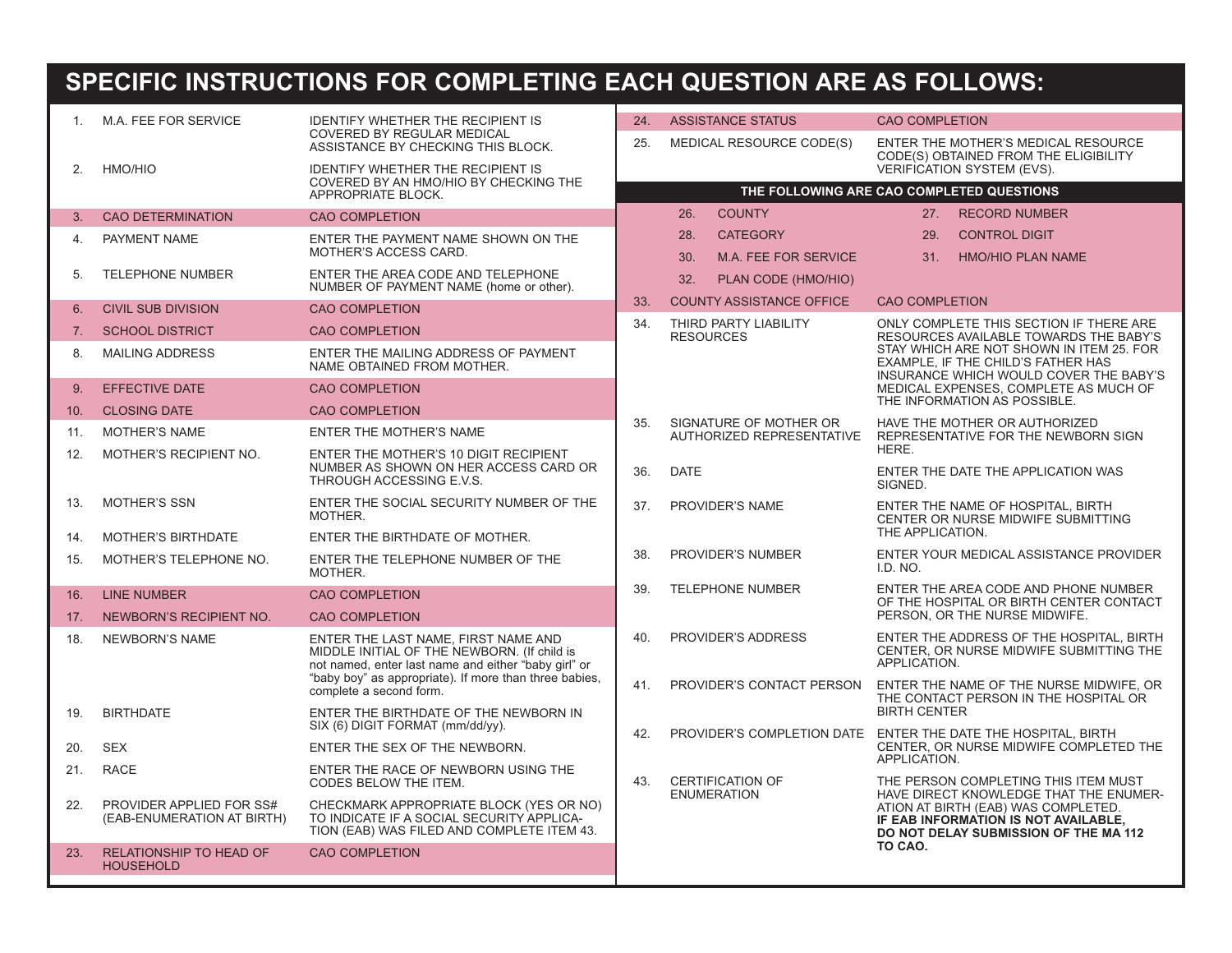## **NEWBORN ELIGIBILITY FORM**

|                    |                                     |                     |                                     |                                                          | 1. MA FEE FOR SERVICE |           |                        |                                     | 2. HMO                         | <b>HIO</b>             |                                                                                                                                                                   | 3. COUNTY ASSISTANCE<br><b>OFFICE DETERMINATION</b>   | ELIGIBLE                           | <b>INELIGIBLE</b>                              |  |
|--------------------|-------------------------------------|---------------------|-------------------------------------|----------------------------------------------------------|-----------------------|-----------|------------------------|-------------------------------------|--------------------------------|------------------------|-------------------------------------------------------------------------------------------------------------------------------------------------------------------|-------------------------------------------------------|------------------------------------|------------------------------------------------|--|
| 4. PAYMENT NAME    |                                     |                     |                                     |                                                          |                       |           |                        |                                     |                                |                        | 5. TELEPHONE NUMBER                                                                                                                                               |                                                       | <b>B. CIVIL SUB DIV</b>            | 7. SCHOOL DISTRICT                             |  |
| 8. MAILING ADDRESS |                                     | STREET              |                                     |                                                          | <b>CITY</b>           |           |                        |                                     | STATE                          |                        | ZIP CODE                                                                                                                                                          |                                                       | 9. EFFECTIVE DATE                  | 10. CLOSING DATE                               |  |
| 11. MOTHER'S NAME  |                                     |                     | 12. MOTHER'S 10-DIGIT RECIPIENT NO. | 13. MOTHER'S SOCIAL SECURITY NO.                         |                       |           |                        |                                     |                                | 14. MOTHER'S BIRTHDATE |                                                                                                                                                                   | 15. MOTHER'S TELEPHONE NO.                            |                                    |                                                |  |
|                    |                                     |                     |                                     |                                                          | <b>NEWBORN DATA</b>   |           |                        |                                     |                                |                        |                                                                                                                                                                   |                                                       |                                    |                                                |  |
| 16.                | 17.                                 |                     |                                     | 18.                                                      |                       |           | 19.                    |                                     | 20.                            | 21.                    | 22.                                                                                                                                                               | 23.                                                   | 24.                                | 25.                                            |  |
| <b>LINE</b><br>NO. | NEWBORN'S<br><b>RECIPIENT NO.</b>   | LAST                |                                     | <b>NEWBORN'S NAME</b><br><b>FIRST</b>                    | MI                    | <b>MM</b> | <b>BIRTHDATE</b><br>DD | YY                                  | <b>SEX</b>                     | RACE                   | PROVIDER APPLIED<br>FOR S.S. NUMBER<br><b>YES</b><br><b>NO</b>                                                                                                    | <b>RELATIONSHIP</b><br>TO HEAD OF<br><b>HOUSEHOLD</b> | <b>ASSISTANCE</b><br><b>STATUS</b> | <b>MEDICAL</b><br><b>RESOURCES</b><br>CODE (S) |  |
|                    |                                     |                     |                                     |                                                          |                       |           |                        |                                     |                                |                        |                                                                                                                                                                   |                                                       |                                    |                                                |  |
|                    |                                     |                     |                                     |                                                          |                       |           |                        |                                     |                                |                        |                                                                                                                                                                   |                                                       |                                    |                                                |  |
|                    |                                     |                     |                                     |                                                          |                       |           |                        |                                     |                                |                        |                                                                                                                                                                   |                                                       |                                    |                                                |  |
| 26. CO             | 27. RECORD NUMBER                   | <b>28. CAT</b>      | 29. CRT. DIG.                       | 30. MA FEE FOR SERVICE                                   | 31. HMO/HIO PLAN NAME |           |                        |                                     | 32. PLAN CODE                  |                        | 1. BLACK (NOT HISPANIC ORIGIN); 2. HISPANIC; 3. NORTH AMERICAN INDIAN OR ALASKAN NATIVE 4. ASIAN OR PACIFIC ISLANDER; 5. WHITE (NOT OF HISPANIC ORIGIN); 6. OTHER |                                                       |                                    |                                                |  |
|                    | <b>33. COUNTY ASSISTANCE OFFICE</b> |                     |                                     |                                                          |                       |           |                        |                                     |                                |                        | <b>34. COUNTY ASSISTANCE OFFICE</b>                                                                                                                               |                                                       |                                    |                                                |  |
| <b>CAO NAME</b>    |                                     |                     |                                     | <b>TYPE INSURANCE</b>                                    |                       |           |                        | NAME OF INSURANCE CARRIER<br>DED/PP |                                |                        |                                                                                                                                                                   |                                                       |                                    |                                                |  |
|                    | <b>CAO CONTACT PERSON NAME</b>      |                     |                                     | CLAIMS OFFICE ADDRESS (Include city, state and zip code) |                       |           |                        |                                     |                                |                        |                                                                                                                                                                   |                                                       |                                    |                                                |  |
|                    |                                     |                     |                                     | GRP/CONTRACT/POLICY NUMBER                               |                       |           |                        |                                     | <b>GROUP NAME/GROUP NUMBER</b> |                        |                                                                                                                                                                   | From                                                  | DATES OF CONTRACT<br>To            |                                                |  |
|                    | CAO CONTACT PERSON SIGNATURE        |                     |                                     | POLICY HOLDER'S NAME (if not mother)                     |                       |           |                        |                                     |                                |                        |                                                                                                                                                                   |                                                       | POLICY HOLDER'S S.S. NUMBER        |                                                |  |
| <b>DATE</b>        | <b>TELEPHONE NUMBER</b>             |                     |                                     | POLICY HOLDER'S ADDRESS (if not mother)                  |                       |           |                        |                                     |                                |                        |                                                                                                                                                                   |                                                       |                                    |                                                |  |
| <b>COMMENTS</b>    |                                     |                     |                                     | <b>EMPLOYER'S NAME</b>                                   |                       |           |                        |                                     |                                |                        |                                                                                                                                                                   |                                                       | <b>TELEPHONE NUMBER</b>            |                                                |  |
|                    |                                     |                     |                                     | ADDRESS (Include city, state and zip code)               |                       |           |                        |                                     |                                |                        |                                                                                                                                                                   |                                                       |                                    |                                                |  |
|                    |                                     |                     |                                     |                                                          |                       |           |                        |                                     |                                |                        |                                                                                                                                                                   |                                                       |                                    |                                                |  |
|                    |                                     | 37. PROVIDER'S NAME |                                     |                                                          |                       |           | 38. PROVIDER'S NUMBER  |                                     |                                |                        | 39. TELEPHONE NUMBER                                                                                                                                              |                                                       |                                    |                                                |  |

|                                                                                                              | I 37. PROVIDER'S NAME        | 39. TELEPHONE NUMBER                                                                                |                                                           |  |  |  |
|--------------------------------------------------------------------------------------------------------------|------------------------------|-----------------------------------------------------------------------------------------------------|-----------------------------------------------------------|--|--|--|
|                                                                                                              | 40. PROVIDER'S ADDRESS       | 43. CERTIFICATION OF ENUMERATION<br>I certify that an application(s) was made for a Social Security |                                                           |  |  |  |
|                                                                                                              | 1. PROVIDER'S CONTACT PERSON | 42. PROVIDER'S COMPLETION DATE                                                                      | Number (s) for the above listed newborn (s).<br>on (date) |  |  |  |
| <b>MOTHER OR AUTHORIZATION SIGNATURE</b><br>36. DATE<br>35. SIGNATURE OF MOTHER OR AUTHORIZED REPRESENTATIVE |                              | IF THIS INFORMATION IS NOT AVAILABLE, DO NOT DELAY SUBMISSION OF MA 112 CAO                         | Signature of Provider's Representative                    |  |  |  |
|                                                                                                              |                              |                                                                                                     |                                                           |  |  |  |

**IMPORTANT NOTICE**

THIS FORM ESTABLISHES AUTOMATIC MEDICAL ASSISTANCE ELIGIBILITY FOR NEWBORNS. IF THE MOTHER IS CURRENTLY RECEIVING CASH ASSISTANCE AND/OR FOOD STAMP BENEFITS, THIS FORM WILL ALSO ADD THE NEWBORN TO THESE BENEFITS. IF THE MOTHER WISHES CASH ASSISTANCE BENEFITS FOR THE CHILD TO CONTINUE, SHE MUST CONTACT THE COUNTY ASSISTANCE OFFICE TO ESTABLISH ELIGIBILITY.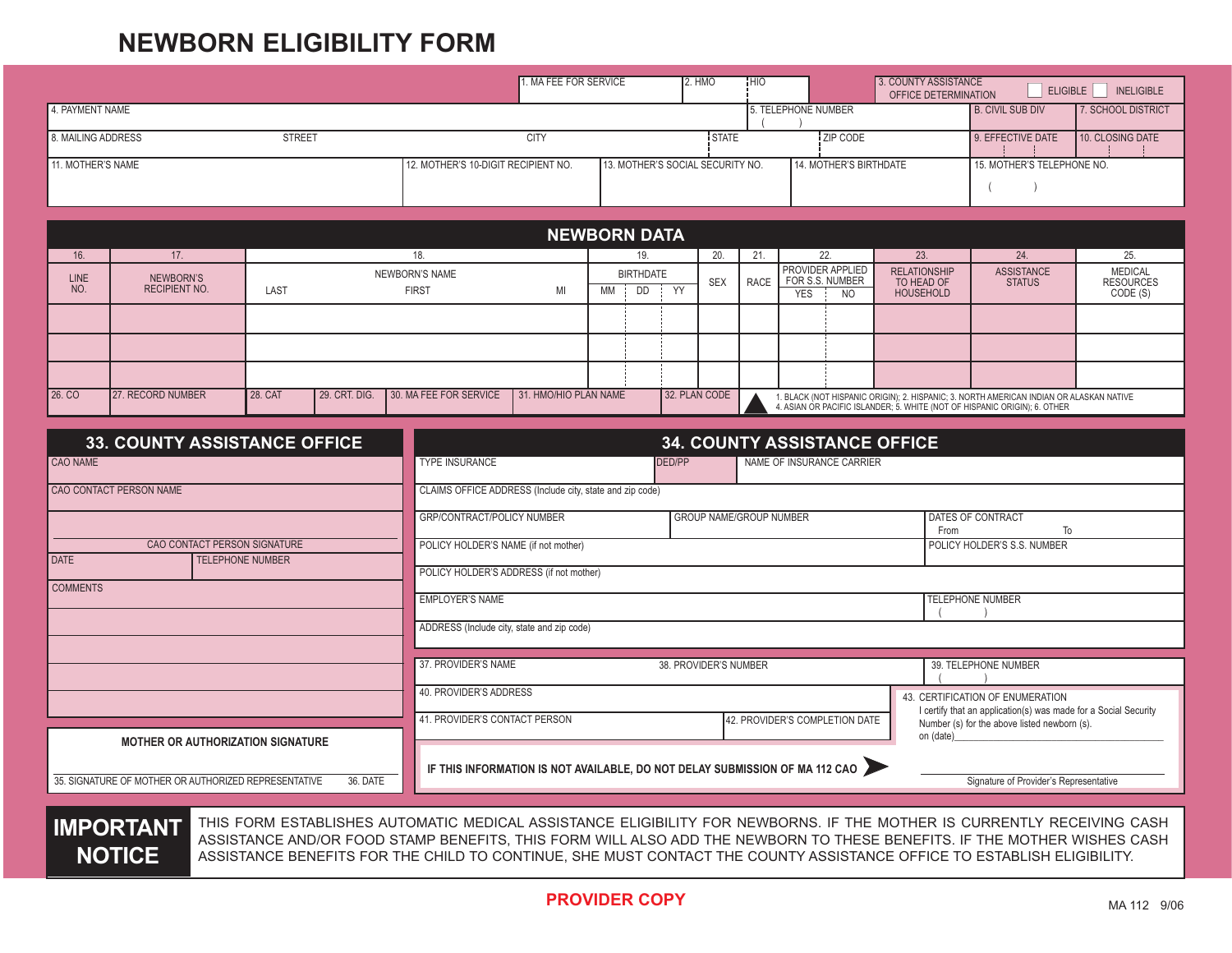## **NEWBORN ELIGIBILITY FORM**

|                    |               | 1. MA FEE FOR SERVICE               | 2. HMO                           | <b>HIC</b>          | 3. COUNTY ASSISTANCE<br><b>OFFICE DETERMINATION</b> | <b>ELIGIBLE</b>            | <b>INELIGIBLE</b>  |
|--------------------|---------------|-------------------------------------|----------------------------------|---------------------|-----------------------------------------------------|----------------------------|--------------------|
| 4. PAYMENT NAME    |               |                                     |                                  | 5. TELEPHONE NUMBER |                                                     | <b>B. CIVIL SUB DIV</b>    | 7. SCHOOL DISTRICT |
| 8. MAILING ADDRESS | <b>STREET</b> | <b>CITY</b>                         | <b>STATE</b>                     |                     | ZIP CODE                                            | 9. EFFECTIVE DATE          | 10. CLOSING DATE   |
| 11. MOTHER'S NAME  |               | 12. MOTHER'S 10-DIGIT RECIPIENT NO. | 13. MOTHER'S SOCIAL SECURITY NO. |                     | 14. MOTHER'S BIRTHDATE                              | 15. MOTHER'S TELEPHONE NO. |                    |

| <b>NEWBORN DATA</b>                                                                                                      |                                   |                       |  |                                                                                                                                                                                    |    |     |                  |           |            |             |                                            |     |                                   |                                    |                                    |
|--------------------------------------------------------------------------------------------------------------------------|-----------------------------------|-----------------------|--|------------------------------------------------------------------------------------------------------------------------------------------------------------------------------------|----|-----|------------------|-----------|------------|-------------|--------------------------------------------|-----|-----------------------------------|------------------------------------|------------------------------------|
| 16.                                                                                                                      | 17.                               | 18.                   |  |                                                                                                                                                                                    |    | 19. |                  | 20.       | 22.        |             | 23.                                        | 24. | 25.                               |                                    |                                    |
| <b>LINE</b>                                                                                                              | NEWBORN'S<br><b>RECIPIENT NO.</b> | <b>NEWBORN'S NAME</b> |  |                                                                                                                                                                                    |    |     | <b>BIRTHDATE</b> |           | <b>SEX</b> | <b>RACE</b> | <b>PROVIDER APPLIED</b><br>FOR S.S. NUMBER |     | <b>RELATIONSHIP</b><br>TO HEAD OF | <b>ASSISTANCE</b><br><b>STATUS</b> | <b>MEDICAL</b><br><b>RESOURCES</b> |
| NO.                                                                                                                      |                                   | LAST                  |  | <b>FIRST</b>                                                                                                                                                                       | MI | МM  | DD               | <b>VV</b> |            |             | <b>YES</b>                                 | NO. | <b>HOUSEHOLD</b>                  |                                    | CODE (S)                           |
|                                                                                                                          |                                   |                       |  |                                                                                                                                                                                    |    |     |                  |           |            |             |                                            |     |                                   |                                    |                                    |
|                                                                                                                          |                                   |                       |  |                                                                                                                                                                                    |    |     |                  |           |            |             |                                            |     |                                   |                                    |                                    |
|                                                                                                                          |                                   |                       |  |                                                                                                                                                                                    |    |     |                  |           |            |             |                                            |     |                                   |                                    |                                    |
| 30. MA FEE FOR SERVICE<br>26. CO<br><b>28. CAT</b><br>29. CRT. DIG.<br>31. HMO/HIO PLAN NAME<br><b>27. RECORD NUMBER</b> |                                   |                       |  | 32. PLAN CODE<br>1. BLACK (NOT HISPANIC ORIGIN); 2. HISPANIC; 3. NORTH AMERICAN INDIAN OR ALASKAN NATIVE 4. ASIAN OR PACIFIC ISLANDER; 5. WHITE (NOT OF HISPANIC ORIGIN); 6. OTHER |    |     |                  |           |            |             |                                            |     |                                   |                                    |                                    |

| <b>33. COUNTY ASSISTANCE OFFICE</b>                                    | <b>34. COUNTY ASSISTANCE OFFICE</b>                                                                                                            |                       |                                |                                                                                                                         |  |  |  |  |  |  |  |
|------------------------------------------------------------------------|------------------------------------------------------------------------------------------------------------------------------------------------|-----------------------|--------------------------------|-------------------------------------------------------------------------------------------------------------------------|--|--|--|--|--|--|--|
| <b>CAO NAME</b>                                                        | <b>TYPE INSURANCE</b>                                                                                                                          | DED/PP                | NAME OF INSURANCE CARRIER      |                                                                                                                         |  |  |  |  |  |  |  |
| CAO CONTACT PERSON NAME                                                | CLAIMS OFFICE ADDRESS (Include city, state and zip code)                                                                                       |                       |                                |                                                                                                                         |  |  |  |  |  |  |  |
|                                                                        | GRP/CONTRACT/POLICY NUMBER                                                                                                                     |                       | GROUP NAME/GROUP NUMBER        | DATES OF CONTRACT<br>To<br>From                                                                                         |  |  |  |  |  |  |  |
| CAO CONTACT PERSON SIGNATURE<br><b>DATE</b><br><b>TELEPHONE NUMBER</b> | POLICY HOLDER'S NAME (if not mother)                                                                                                           |                       |                                | POLICY HOLDER'S S.S. NUMBER                                                                                             |  |  |  |  |  |  |  |
|                                                                        | POLICY HOLDER'S ADDRESS (if not mother)                                                                                                        |                       |                                |                                                                                                                         |  |  |  |  |  |  |  |
| <b>COMMENTS</b>                                                        | <b>EMPLOYER'S NAME</b><br><b>TELEPHONE NUMBER</b>                                                                                              |                       |                                |                                                                                                                         |  |  |  |  |  |  |  |
|                                                                        | ADDRESS (Include city, state and zip code)                                                                                                     |                       |                                |                                                                                                                         |  |  |  |  |  |  |  |
|                                                                        | 37. PROVIDER'S NAME                                                                                                                            | 38. PROVIDER'S NUMBER |                                | 39. TELEPHONE NUMBER                                                                                                    |  |  |  |  |  |  |  |
|                                                                        | 40. PROVIDER'S ADDRESS                                                                                                                         |                       |                                | 43. CERTIFICATION OF ENUMERATION<br>I certify that an application(s) was made for a Social Security                     |  |  |  |  |  |  |  |
|                                                                        | 41. PROVIDER'S CONTACT PERSON                                                                                                                  |                       | 42. PROVIDER'S COMPLETION DATE | Number (s) for the above listed newborn (s).                                                                            |  |  |  |  |  |  |  |
| <b>MOTHER OR AUTHORIZATION SIGNATURE</b>                               | on (date)<br>IF THIS INFORMATION IS NOT AVAILABLE, DO NOT DELAY SUBMISSION OF MA 112 CAO<br>Signature of Provider's Representative<br>36. DATE |                       |                                |                                                                                                                         |  |  |  |  |  |  |  |
| 35. SIGNATURE OF MOTHER OR AUTHORIZED REPRESENTATIVE                   |                                                                                                                                                |                       |                                |                                                                                                                         |  |  |  |  |  |  |  |
| <b>INDARTIVE</b>                                                       |                                                                                                                                                |                       |                                | THIS EODM ESTABLISHES ALITOMATIC MEDICAL ASSISTANCE ELICIBILITY EOD NEMBODNS. IE THE MOTHED IS CHODENTLY DECENTING CASH |  |  |  |  |  |  |  |

**IMPORTANT NOTICE**

THIS FORM ESTABLISHES AUTOMATIC MEDICAL ASSISTANCE ELIGIBILITY FOR NEWBORNS. IF THE MOTHER IS CURRENTLY RECEIVING CASH ASSISTANCE AND/OR FOOD STAMP BENEFITS, THIS FORM WILL ALSO ADD THE NEWBORN TO THESE BENEFITS. IF THE MOTHER WISHES CASH ASSISTANCE BENEFITS FOR THE CHILD TO CONTINUE, SHE MUST CONTACT THE COUNTY ASSISTANCE OFFICE TO ESTABLISH ELIGIBILITY.